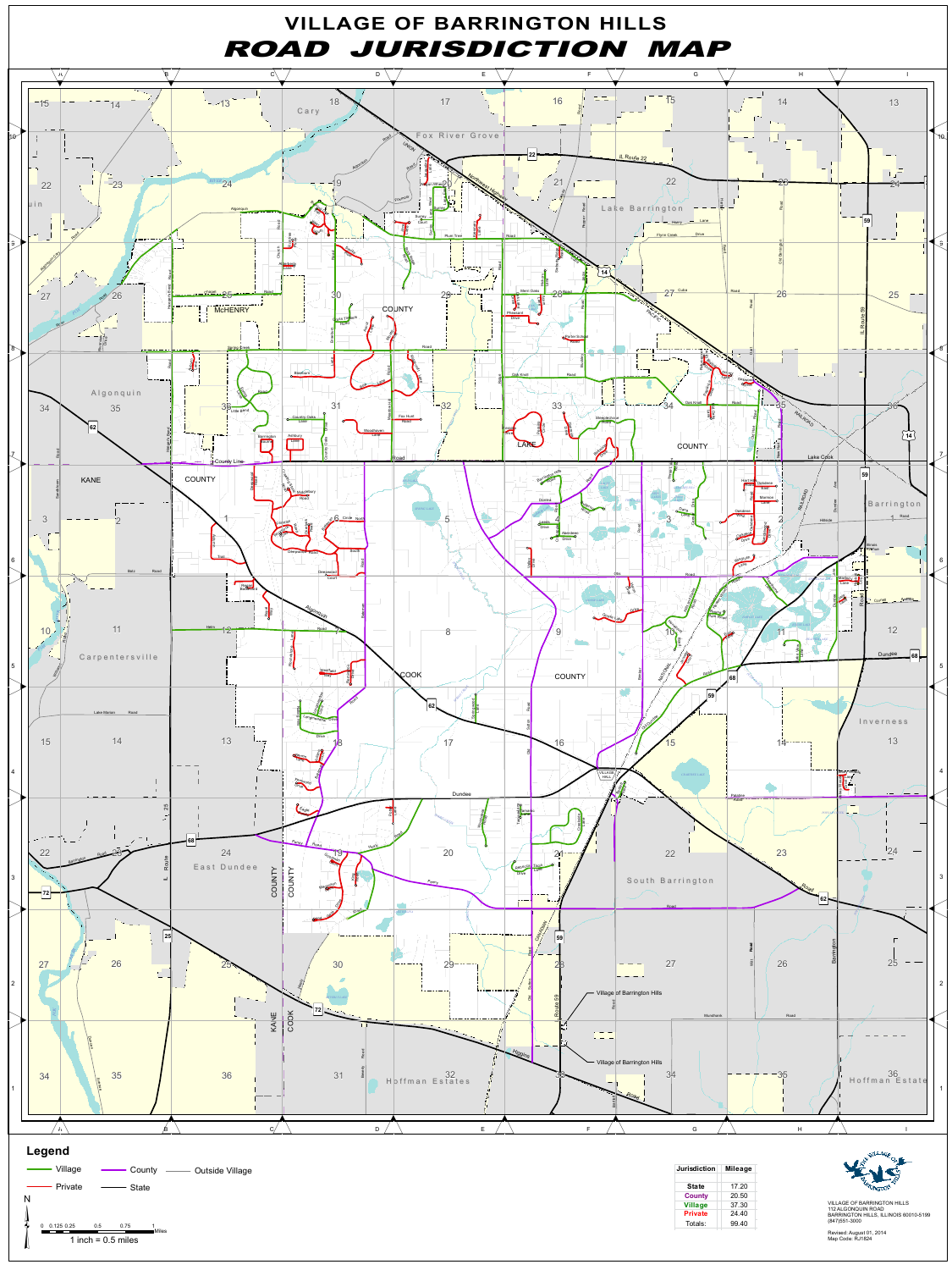## **Village of Barrington Hills Roadway List by Jurisdiction**

**Name Length From To Jurisdiction** Aberdeen Drive 0.2 Crabapple Road East & West Village Barrington Hills Road 0.5 Donlea Road North End Village Braeburn Road 1.3 Spring Creek Road South Plum Tree Road Village Buckley Road 0.8 Cuba Road South Oak Knoll Road Village Butternut Road 0.4 Donlea Road South End Village Caesar Drive 0.8 Lake Cook Road South End Village Chapel Road 1 Haeger's Bend Road East Church Road Village Church Road 0.7 Chapel Road North River Road Village Country Oaks Drive 0.6 Lake Road Road North End Village County Oaks Lane 0.3 Country Oaks Drive West End Village Crabapple Road 0.3 Donlea Road South End Village Creekside Lane 1.2 Old Sutton Road East in Cricle Cross Timbers Road 0.3 Braeburn Road East End Village Cuba Road 0.7 Merri Oaks Plum Tree Road Village Dana Lane 0.2 Caesar Drive West End Village Dundee Lane 1 Dundee Road (68) North Route 59 Village Haeger's Bend Road 2 Lake Cook Road North Village Limits Village Hawley Woods Road 1.1 Otis Road South Old Dundee Road Village Hawthorne Lane 0.4 Route 59 North Otis Road Village Healy Road 0.7 Penny Road Village Limits Village Healy Road 0.8 Dundee (48) Road Penny Road Village Helm Road **1.2 Community 1.4 Community 1.4 Algonquin Road (62) West** Village Limits Village Hickory Lane 0.2 Merri Oaks Road North End Village Hills & Dales Road 0.8 Brinker Road East Otis Road Village Honeycut Road 0.2 Hills & Dales Road South End Village Lake View Lane 0.4 Dundee Road (68) North End Village Leeds Drive 0.2 Crabapple Road West End Village Little Bend Road 0.7 Spring Lane End Village Longmeadow Court 0.1 Longmeadow Drive North End Village Longmeadow Drive 0.4 Bateman Road West Rolling Hills Drive Village Meadow Hill Road 1 Lake Cook Road North Spring Creek Road Village Merri-Oaks Road 0.7 Ridge Road East Cuba Road Village Oak Knoll Road 2.4 Old Hart Road West Ridge Road Village Old Bartlett Road 0.2 Bartlett Road Cul-de-Sac Village Old Dundee Road 1.4 Routes 58 & 68 South Cul-de-Sac Village Old Hart Road 0.6 Lake Cook Road North End Village Plum Tree Road 1.7 C & NW Railroad West Village Limits Village Rebecca Drive 0.3 Old Sutton Road West End Village Ridge Road 2 Lake Cook Road North Plum Tree Road Village River Road **2.6 September 1.0 September 1.0 September 2.5 Haeger's Bend Road South** Village Limits Village Rock Ridge Road 0.5 Plum Tree Road South End Village Rolling Hills Drive 0.6 Bateman Road West Longmeadow Drive Village Round Barn Road **1.2 Studies End East End Village** 2.2 Hawley Woods Road East End Village Spring Creek Road 3.3 Ridge Road West Village Limits Village Spring Lane 1 Spring Creek Road End Village Springwood Lane 0.2 Algonquin Road (62) North End Village Steeplechase Road 1.1 Lake Cook Road North in Cricle Village Surrey Court 0.1 Surrey Lane West End Village Surrey Lane East 0.1 Surrey Lane West Wagon Wheel Village Surrey Lane West 0.7 Plum Tree Road North End Village Tamarack Lane **1.2 Compared Compared Compared Compared Compared Compared Compared Compared Compared Compared Compared Compared Compared Compared Compared Compared Compared Compared Compared Compared Compared Compared Compa** Three Lakes Road and the Cook Road South End Village Tricia Lane 0.2 Old Sutton Road East End Village Wagon Wheel Lane 1986 Co. 2 Surrey Lane East Surrey Lane West Village Woodcreek Road 0.5 Dundee Road (68) South End Village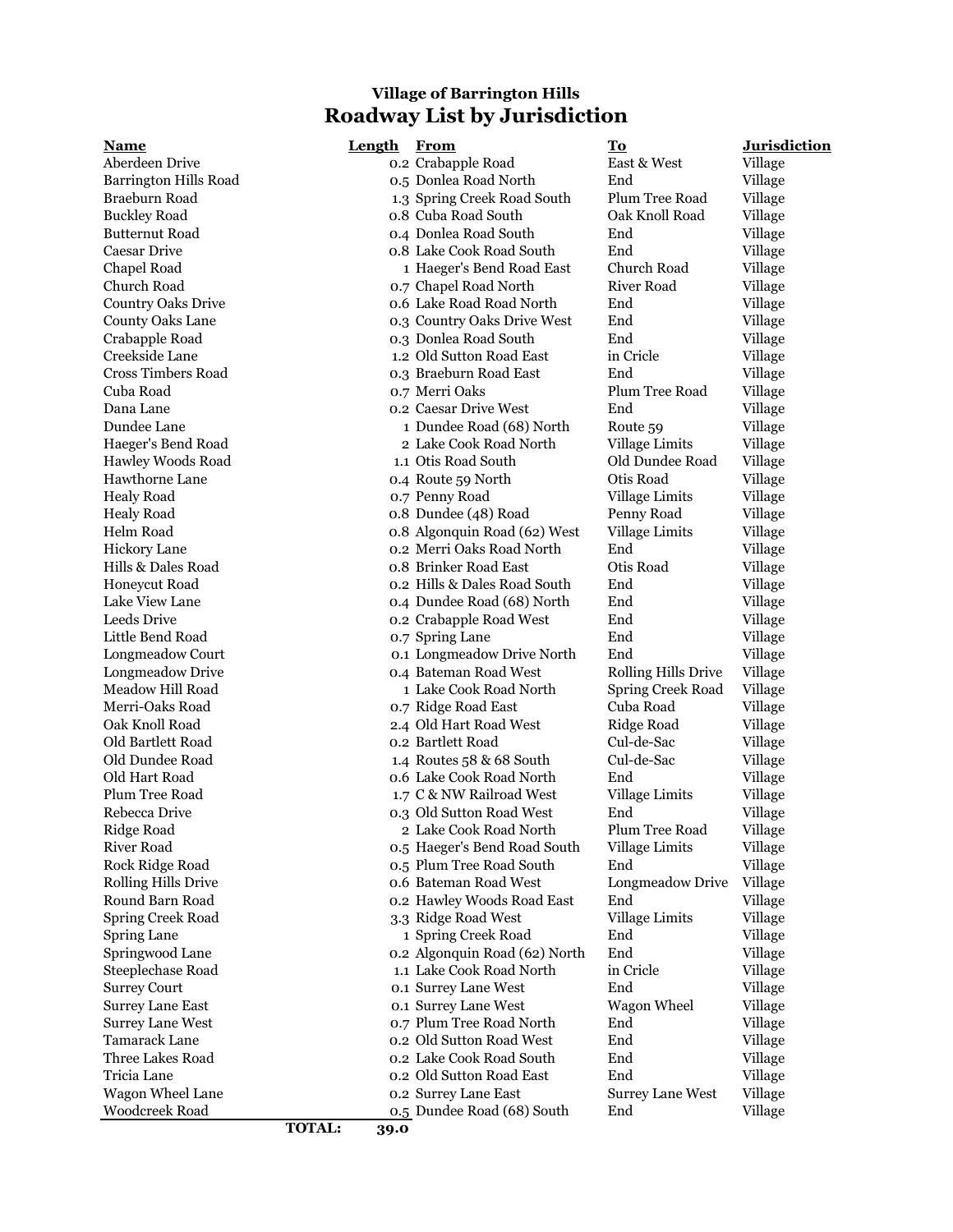| <b>Name</b>                | <b>Length</b> | From                          | <u>To</u>            | <b>Jurisdiction</b> |
|----------------------------|---------------|-------------------------------|----------------------|---------------------|
| Abbey Woods Lane           |               | 0.1 Barrington Road           | End                  | Private             |
| <b>Abbey Woods Drive</b>   |               | 0.2 Abbey Woods Lane          | End                  | Private             |
| <b>Acorn Lane</b>          |               | 0.2 Merri Oaks Road South     | End                  | Private             |
| Alderberry Lane            |               | 0.1 Church Road East          | End                  | Private             |
| <b>Ascot Lane</b>          |               | 0.3 Spring Creek Road North   | End                  | Private             |
| Ashbury Lane               |               | 0.5 Lake Cook Road North      | in Circle            | Private             |
| Auburn Lane                |               | 0.2 Spring Creek Road South   | End                  | Private             |
| <b>Autumn Trail</b>        |               | 0.7 Algonquin Road (62) South | in Circle            | Private             |
| <b>Barrington Bourne</b>   |               | 0.5 Lake Cook Road North      | in Circle            | Private             |
| <b>Bateman Circle</b>      |               | 0.9 Bateman Road West         | in Circle            | Private             |
| Bellwood                   |               | 0.5 Lake Cook Road North      | in Circle            | Private             |
| <b>Berron Lane</b>         |               | 0.4 Bateman Road              | End                  | Private             |
| <b>Bisque Drive</b>        |               | 0.1 Paganica Drive West       | End                  | Private             |
|                            |               |                               |                      |                     |
| <b>Bow Lane</b>            |               | o.8 Spring Creek Road South   | Meadow Hill Road     | Private             |
| <b>Braeburn Lane</b>       |               | 0.6 Spring Creek Road South   | End                  | Private             |
| <b>Burning Oak Trail</b>   |               | 0.4 Braeburn Road West        | in Circle            | Private             |
| <b>Crawling Stone Road</b> |               | 0.3 Deepwood Road North       | End                  | Private             |
| Deepwood Court             |               | 0.1 Deepwood Road West        | End                  | Private             |
| Deepwood Road              |               | 2 Batemen Road North          | Lake Cook Road       | Private             |
| Dormy Lake                 |               | 0.2 Paganica Drive East       | End                  | Private             |
| <b>Dunrovin Drive</b>      |               | 0.35 Steeplechase Road North  | End                  | Private             |
| <b>Eagle Pointe Drive</b>  |               | 0.25 Bateman Road West        | End                  | Private             |
| <b>East Lane</b>           |               | 0.1 Hawley Woods Road East    | End                  | Private             |
| Far Hills Road             |               | 0.5 Deepwoods Road North      | in Circle            | Private             |
| <b>Fernwood Drive</b>      |               | 0.25 Bateman Road West        | End                  | Private             |
| Fox Hunt Road              |               | 0.25 Meadow Hill Road East    | End                  | Private             |
| Goose Lake Drive           |               | 0.6 Brinker Road West         | End                  | Private             |
| <b>Hart Hills Road</b>     |               | 0.15 Oakdene Road West        | End                  | Private             |
| <b>Heron Lane</b>          |               | 0.1 Otis Road South           | End                  | Private             |
| Hubbell Court              |               | 0.1 Marbury Lane East         | End                  | Private             |
| Jacqueline Drive           |               | 0.25 Asbury Avenue South      | End                  | Private             |
| Jane Lane                  |               | 0.3 Plum Tree Road North      | End                  | Private             |
| <b>Jennifer Court</b>      |               | 0.4 Old Dundee North          | End                  | Private             |
| Juliano Court              |               | 0.1 Thornhill Drive           | End                  | Private             |
| King Road                  |               | 0.3 Penny Road South          | End                  | Private             |
| <b>Kresmery Lane</b>       |               | 0.15 Plum Tree Road North     | End                  | Private             |
| <b>Magnuson Court</b>      |               | 0.15 Pondgate Drive           | End                  | Private             |
| Marbury Lane               |               | 0.2 Dundee Lane East          | <b>Hubbell Court</b> | Private             |
| <b>Marmon Lane</b>         |               | 0.2 Oakdene Road West         | End                  | Private             |
| Mid Oaks Lane              |               | 0.1 Oak Knoll Road South      | End                  | Private             |
| Middlebury Road            |               | 0.2 Crawling Stone Road East  | End                  | Private             |
| Moate Lane                 |               | 0.35 Spring Creek Road North  | End                  | Private             |
| Oak Lake Drive             |               | 0.15 Merri Oaks Road South    | End                  | Private             |
| Oak Wood Drive             |               | 0.2 New Hart Road South       | End                  | Private             |
|                            |               | 0.2 Oakdene Road West         |                      |                     |
| Oakdene Drive              |               |                               | End                  | Private             |
| Oakdene East               |               | 0.15 Oakdene Road             | End                  | Private             |
| Oakdene Road               |               | 0.7 Lake Cook Road North      | Windrush Lane        | Private             |
| Oakdene West               |               | 0.6 Oakdene Road              | End                  | Private             |
| Overlook Road              |               | 0.1 Far Hills Road East       | End                  | Private             |
| Paganica Drive             |               | 0.35 Oak Knoll Road North     | End                  | Private             |
| Peraino Circle             |               | 0.9 Peraino Drive North       | In Circle            | Private             |
| Peraino Drive              |               | 0.1 Ridge Road East           | Periano Circle       | Private             |
| <b>Pheasant Drive</b>      |               | 0.3 Ridge Road East           | End                  | Private             |
| Pondgate Drive             |               | o.8 Penny Road                | End                  | Private             |
| Porter School Road         |               | 0.2 Buckley Road West         | End                  | Private             |
| Potter Lane                |               | 0.1 Dundee Road South         | End                  | Private             |
| <b>Raintree Place</b>      |               | 0.2 Church Road East          | End                  | Private             |
| Regan Boulevard            |               | 0.2 Algonquin Road (62) South | End                  | Private             |